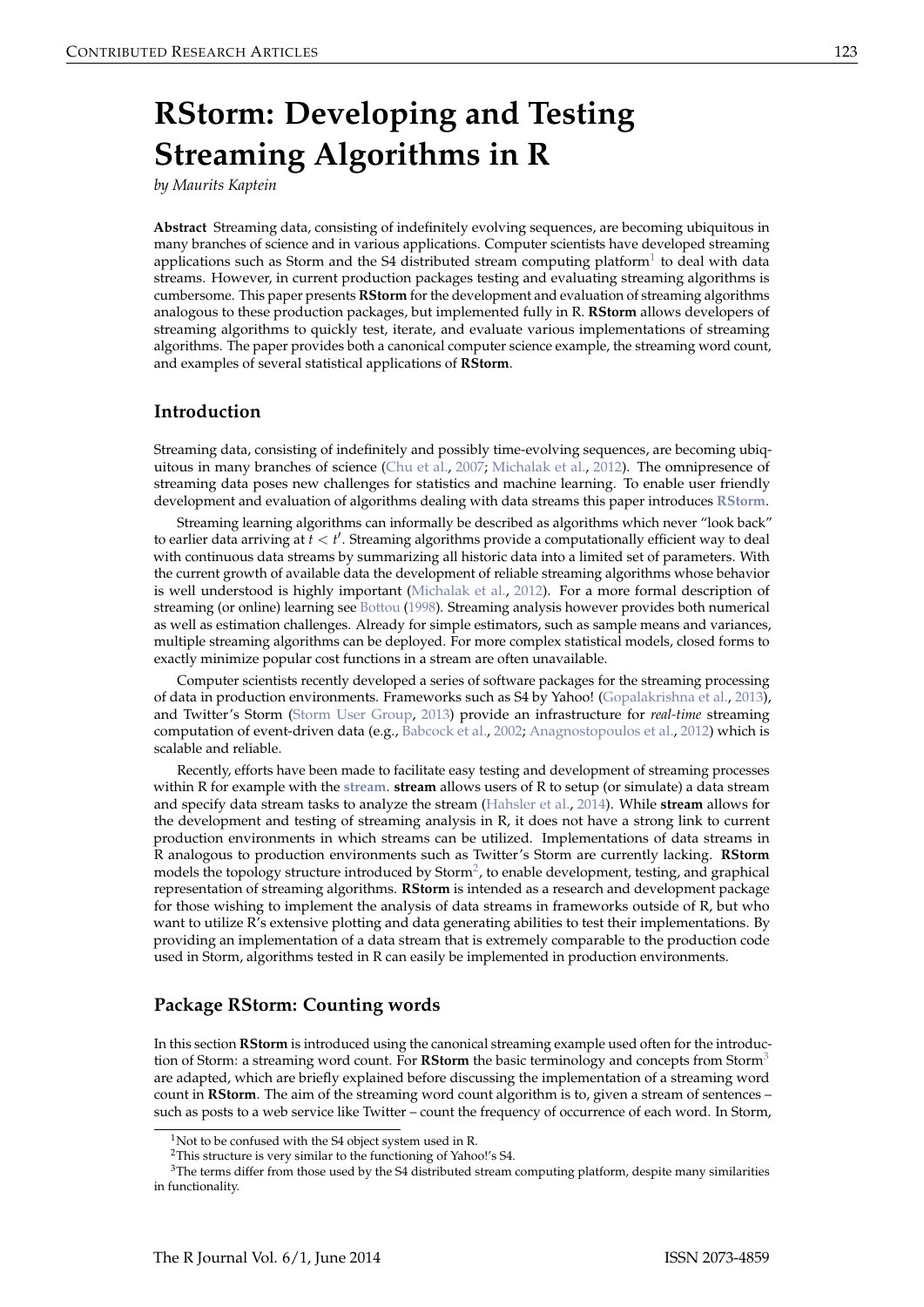

<span id="page-1-0"></span>**Figure 1:** Graphical representation of the word count topology. This topology describes the stream that can be used to count words given an input of separate sentences.

<span id="page-1-1"></span>

| <b>Function</b>                   | Description                                                                                                                                                                                                   |
|-----------------------------------|---------------------------------------------------------------------------------------------------------------------------------------------------------------------------------------------------------------|
| $Bolt(FUNC, listen = 0, )$        | Used to create a new bolt. A bolt consists of an R func-<br>tion, and a specification of the bolt / spouts from which<br>it receives tuples. The listen argument is used to indi-<br>cate the order of bolts. |
| $Emit(x, \ldots)$                 | Used to emit tuples from inside a bolt.                                                                                                                                                                       |
| RStorm(topology,)                 | Used to run a stream once a full topology has been<br>specified.                                                                                                                                              |
| $GetHash(name, \ldots)$           | Used to retrieve, inside a bolt, values from a hashmap.                                                                                                                                                       |
| SetHash(name,data)                | Used to store, inside a bolt, values in a hashmap.                                                                                                                                                            |
| $Topology(spout, \ldots)$         | Used to create a topology by specifying the datasource<br>(a data.frame) as the first spout.                                                                                                                  |
| $AddBolt(topology, bolt, \ldots)$ | Used to add a bolt to a stream. Once a bolt is added it<br>receives an ID, which can be used in subsequent speci-<br>fication of bolts (listen=ID) to determine the order of<br>the stream.                   |
| $Tuple(x, \ldots)$                | A single row data.frame. Used as the primary data<br>format to be passed along the stream.                                                                                                                    |

**Table 1:** Overview of the core functions and their primary parameters of **RStorm**.

a data stream consists of a *spout* – the data source – from which *tuples* are passed along a *topology*. The topology is a description of the spout and a series of *bolts*, which themselves are functional blocks of code. A bolt performs operations on *tuples*, the data objects that are passed between bolts in the stream. Bolts can store the results of their operations in a *local hashmap* (or database) and *emit* results (again tuples) to other bolts further down the topology. The topology, the bolts, the spout, the tuples, and the hashmap(s) together compose the most important concepts to understand a stream implemented in **RStorm**.

The *topology* is a description of the whole streaming process, and a solution to the word-count problem is given by the simple topology that is graphically presented in Figure [1.](#page-1-0) This topology describes that sentences (*tuples*) are emitted by the *spout*. These tuples – containing a full sentence – are analyzed by the first processing bolt. This first bolt, SplitSentence(tuple), splits a sentence up into individual words and emits these single words as tuples. Next, these individual words are counted by the CountWords(tuple) bolt. The topology depicted in Figure [1](#page-1-0) contains the core elements needed to understand the functioning of **RStorm** for a general streaming process. A topology consists of a description of the ordering of spouts and bolts in a stream. Tuples are the main data format to pass information between bolts. A call to Emit(tuple,...) within a bolt will make the emitted tuple available for other bolts. Table [1](#page-1-1) summarizes the most important functions of the **RStorm** package to facilitate a stream and briefly explains their functionality.

#### **Word count in RStorm and Java & Python**

In **RStorm** the emulation of a streaming word count can be setup as follows: First, one loads **RStorm** and opens a datafile containing multiple sentences:

library(RStorm) # Include package RStorm data(sentences)

The data, which is a data.frame, will function as the spout by emitting data from it row-by-row. After defining the spout, the functional bolts need to be specified. Table [2](#page-2-0) presents both the **RStorm** as well as the Storm implementation of the first processing bolt. The Storm implementation is done partly in Java and partly in Python. For the **RStorm** implementation the full functional code is provided, while for the Storm implementation a number of details are omitted. However, it is easy to see how an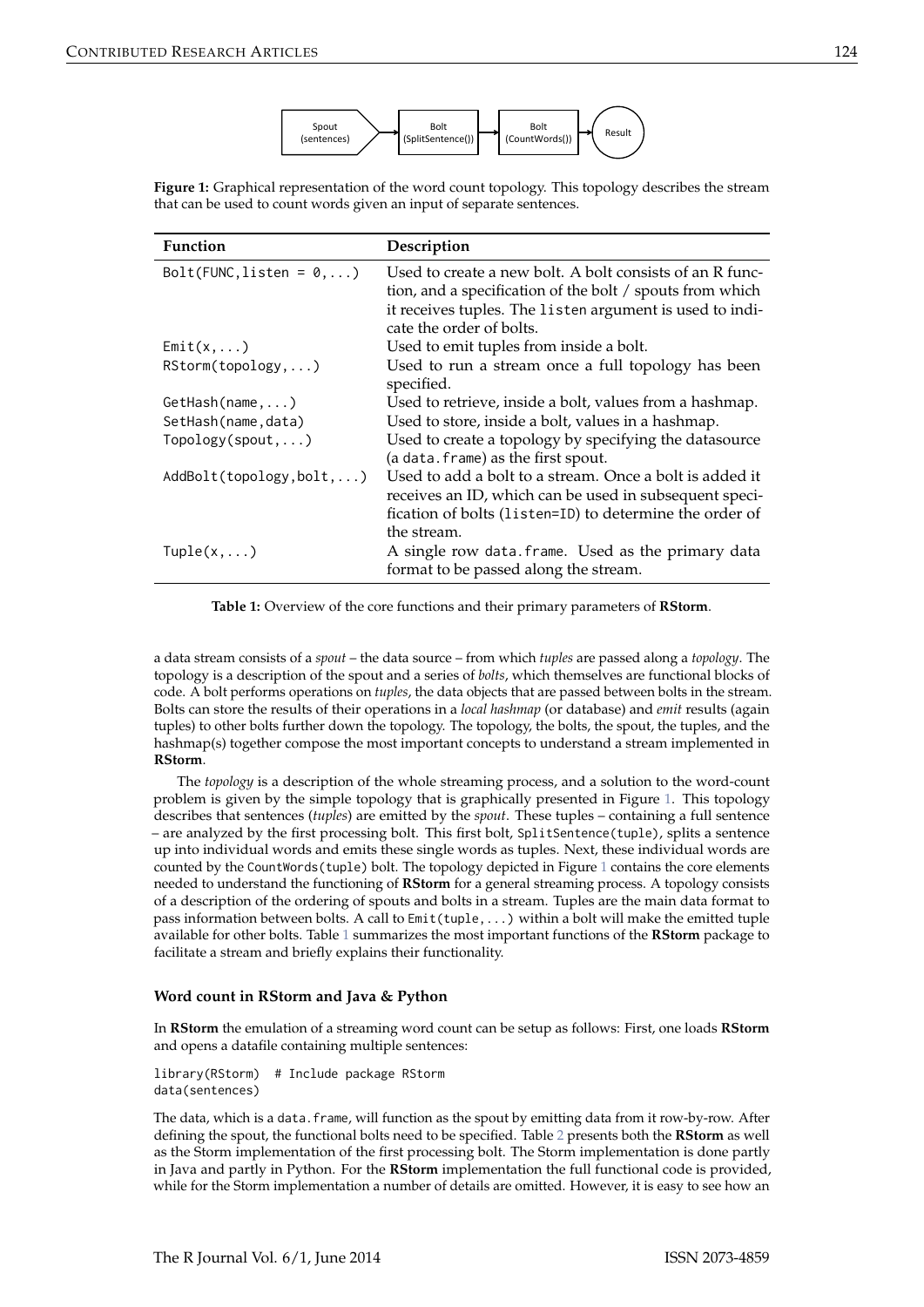| - - | ٠ | I<br>×<br>۰. |
|-----|---|--------------|

<span id="page-2-0"></span>

| <b>RStorm</b>                                | Java                                 |  |
|----------------------------------------------|--------------------------------------|--|
|                                              |                                      |  |
| # R function that receives a tuple           | $7**$                                |  |
| # (a sentence in this case)                  | * A Java function which makes        |  |
| # and splits it into words:                  | $*$ a call from the topology         |  |
| $SplitSentence \leftarrow function(tuple, )$ | * to an external Python script: */   |  |
| ₹                                            | public SplitSentence()               |  |
| # Split the sentence into words              | ₹                                    |  |
| words $\leq$ unlist(                         | super("Python",                      |  |
| strsplit(as.character(                       | "splitsentence.py")                  |  |
| tuple\$sentence), " "                        | }                                    |  |
| ))                                           |                                      |  |
|                                              | /* The Python script $(\cdot$ py) */ |  |
| # For each word emit a tuple                 | import storm                         |  |
| for (word in words)                          | class SplitSentenceBolt              |  |
| Emit(Tuple(                                  | (storm.BasicBolt):                   |  |
| $data.f$ rame(word = word)),                 | def process(self, tuple)             |  |
| $\ldots$                                     | words $=$                            |  |
|                                              | tuple.values[0].split("")            |  |
|                                              | for word in words:                   |  |
|                                              | storm.emit([word])                   |  |

**Table 2:** Description of the first functional bolt (SplitSentence()) of the word count stream in both **RStorm** (left), and Java (right).

actual Storm implementation maps to implementations in **RStorm**.

In both cases the SplitSentence() function receives tuples, each of which contains a sentence. Each sentence is split into words which are emitted further down the stream using the Emit() (or storm.emit()) function<sup>[4](#page--1-0)</sup>. The second bolt is the CountWords() bolt, for which the **RStorm** code and the analogous Java code are presented in Table [3.](#page-3-0)

The CountWords() bolt receives tuples containing individual words. The **RStorm** implementation first uses the GetHash() function to get the entries of a hashmap / local-store called "wordcount". In production systems this often is a hashmap, or, if need be, some kind of database system. In **RStorm** this functionality is implemented using GetHash and SetHash as methods to easily store and retrieve objects. If the hashmap exists, the function subsequently checks whether the word is already in the hashmap. If the word is not found, the new word is added to the hashmap with a count of 1, otherwise the current count is incremented by 1.

After specifying the two bolts the *topology* needs to be specified. The topology determines the processing order of the streaming process. Table [4](#page-3-1) presents how this is implemented in **RStorm** and Java[5](#page--1-0) . Each time a bolt is added to a topology in **RStorm** the user is alerted to the position of that bolt within in the stream, and the listen argument can be used to specify which emitted tuples a bolt should receive. Once the topology is fully specified, the stream can be run using the following call:

```
# Run the stream:
result <- RStorm(topology)
# Obtain results stored in "wordcount"
counts <- GetHash("wordcount", result)
```
The function GetHash() is overloaded for when the stream has finished and the function is used outside of a Bolt. It can be used to retrieve a hashmap once the result of a streaming process is passed to it as a second argument. The returned counts object is a data. frame containing columns of words and their associated counts and can be used to create a table of word counts.

The word count example shows the direct analogy between the implementation of a data stream in **RStorm** and in Storm. However, by focusing on an implementation that is analogous to the Storm implementation, a number of desirable R specific properties are lost. For example, the use of for

<sup>4</sup>Note that the . . . argument in the **RStorm** implementation is used to manage the stream and should thus always be supplied to the processing bolt.

 $5$ The  $\ldots$  arguments in the Java implementation provide additional arguments used for managing parallelism in actual streaming applications.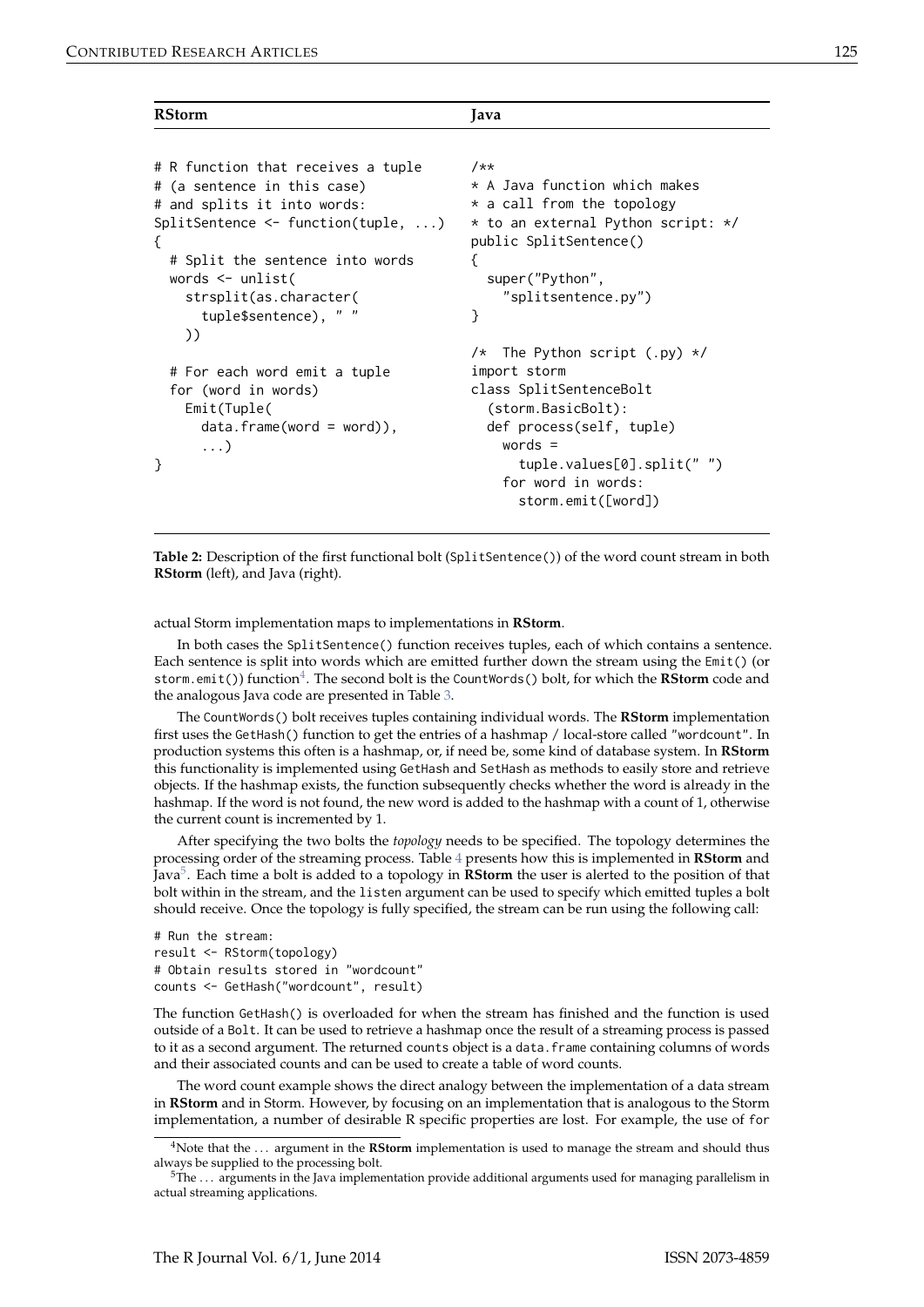| ٠  |    | ٧       |
|----|----|---------|
| -- | __ | ×<br>۰, |

<span id="page-3-0"></span>

| <b>RStorm</b>                                                                                                                                                                                                                                                                                                                                                                                                                                                                   | Java                                                                                                                                                                                                                                                                                                                                        |
|---------------------------------------------------------------------------------------------------------------------------------------------------------------------------------------------------------------------------------------------------------------------------------------------------------------------------------------------------------------------------------------------------------------------------------------------------------------------------------|---------------------------------------------------------------------------------------------------------------------------------------------------------------------------------------------------------------------------------------------------------------------------------------------------------------------------------------------|
| # R word counting function:<br>CountWord $\leq$ function(tuple, ) {<br># Get the hashmap "word count"<br>words <- GetHash("wordcount")<br>if (tuple\$word %in% words\$word) {<br># Increment the word count:<br>$words[words$word = tuple$word, ]$<br>$s$ count $\leq$ -<br>$words[words$word = tuple$word, ]$<br>$%$ count + 1<br>} else { # If the word does not exist<br># Add the word with count 1<br>words <- rbind(words, data.frame(<br>word = tuple\$word, count = 1)) | $7**$<br>* A Java function which stores<br>$*$ the word count. $*/$<br>public void<br>execute(Tuple tuple, )<br>₹<br>$/*$ collect word from the tuple $*/$<br>String word = tuple.getString(0);<br>$/*$ get counts from hashmap $*/$<br>Integer count = counts.get(word);<br>if (count == $null$ ) count = 0;<br>$/*$ increment counts $*/$ |
| }                                                                                                                                                                                                                                                                                                                                                                                                                                                                               | $count++$ :                                                                                                                                                                                                                                                                                                                                 |
| # Store the hashmap<br>SetHash("wordcount", words)<br>ł                                                                                                                                                                                                                                                                                                                                                                                                                         | $/*$ store counts $*/$<br>counts.put(word, count);<br>ł                                                                                                                                                                                                                                                                                     |

**Table 3:** Description of the second functional bolt (CountWord()) of the word count stream in both **RStorm** (left), and Java (right).

<span id="page-3-1"></span>

| <b>RStorm</b>                       | Java                                   |
|-------------------------------------|----------------------------------------|
|                                     |                                        |
| # Setting up the R topology         | $7**$                                  |
| # Create topology:                  | * Java core topology implementation */ |
| $topology \leq Topology(sentences)$ | $/*$ Create topology $*/$              |
|                                     | TopologyBuilder builder =              |
| # Add the bolts:                    | new TopologyBuilder();                 |
| $topology \leq AddBolt($            |                                        |
| topology, Bolt(                     | $/*$ Add the spout $*/$                |
| SplitSentence, listen = $\theta$    | builder.setSpout("sentences", );       |
|                                     | $/*$ Add the bolts $*/$                |
| $\mathcal{C}$                       | builder.setBolt("split",               |
| topology <- AddBolt(                | new SplitSentence(), ,                 |
| topology, Bolt(                     | . $Grouping("sentences", )$            |
| CountWord, listen = $1$             | builder.setBolt("count",               |
|                                     | new WordCount(),                       |
|                                     | .Grouping(" $split$ "), )              |

**Table 4:** Specification of the topology using **RStorm** and Java. Note: The Java code is incomplete, but used only to illustrate the similarities between the two implementations.

(word in words)  $\{ \ldots \}$  in the word count example defies the efficient vectorisation of R, and thus is relatively slow. In R one would approach the word count problem (non streaming) differently: e.g., table(unlist(strsplit(as.character(sentences\$sentence)," "))). The latter is much faster since it uses R properly, but the implementation in a data stream based on this code is not at all evident. Further note that while **RStorm** is modeled specifically after Storm, many other emergent streaming production packages – such as Yahoo!'s S4 – have a comparable structure. In all cases, the machinery to setup the stream can be separated from a number of functional pieces of code that update a set of parameters. These functional blocks of code are implemented in the **RStorm** bolts, and these can, after development in R, easily be implemented in production environments.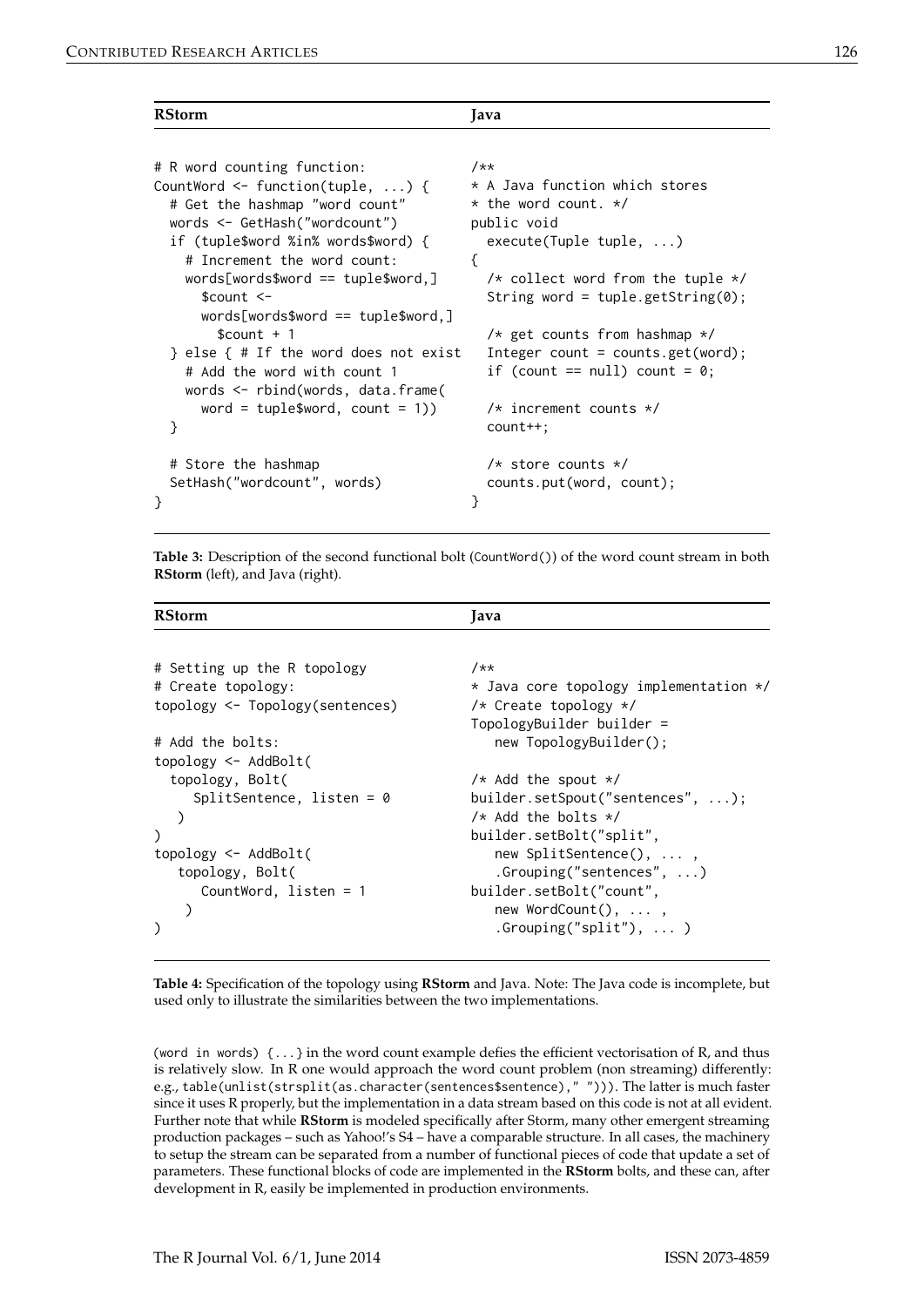#### <span id="page-4-1"></span><span id="page-4-0"></span>**Sum of Squares method Welford's method**

```
var.SS \leq function(x, ...) {
   # Get values stored in hashmap
   params <- GetHash("params1")
   if (!is.data.frame(params)) {
     # If no hashmap exists initialise:
     params <- list()
     params$n <- params$sum <-
       params$sum2 <- 0
   }
   # Perform updates:
   n \leq - params$n + 1
   S \leftarrow params$sum + as.numeric(x[1])
   SS <- params$sum2 +
     as.numeric(x[1]^2)
   # Store the hashmap:
   SetHash("params1",
     data.frame(n = n, sum = S,
       sum2 = SS)
   # Track the variance at time t:
   var \leftarrow 1/(n * (n-1)) * (n * SS - S^2)TrackRow("var.SS",
     data.frame(var = var))
 }
                                           var.Welford \leq function(x, ...) {
                                              x \leftarrow as.numeric(x[1])
                                              params <- GetHash("params2")
                                              if (!is.data.frame(params)) {
                                                params <- list()
                                                params$M <- params$S <-
                                                   params$n <- 0
                                              }
                                              n \leq params$n + 1
                                              M < - params$M +
                                                 (x - \text{params$M}) / (n + 1)S \leq - params$S +(x - \text{params$M$}) * (x - M)SetHash("params2",
                                                data.frame(n = n, M = M, S = S))
                                              var \le ifelse(n > 1,
                                                S / (n - 1), 0TrackRow("var.Welford",
                                                 data.frame(var = var))
```
**Table 5:** Comparison of two different bolts to compute a streaming variance.

### **RStorm examples**

The following section shows a number of streaming examples and demonstrates some of **RStorm**'s additional features.

#### **Example** 1**: Comparisons of streaming variance algorithms**

This first example compares two bolts for the streaming computation of a sample variance. It introduces the TrackRow(data) functionality implemented in **RStorm** which can be used to monitor the progress of parameters at each time point in the stream. Table [5](#page-4-0) shows two bolts with competing implementations of streaming variance algorithms. The first bolt uses the standard Sum of Squares algorithm, while the second uses Welford's method [\(Welford,](#page-9-0) [1962\)](#page-9-0).

After specifying the functional bolts, the topology can be specified. Creating a topology object starts with the specification of a data. frame. This dataframe will be iterated through row-by-row to emulate a steam.

```
t < -1000x \le rnorm(t, 10^8, 1)
topology \leq Topology(data.frame(x = x))
```
The spout defined in the object topology now contains a dataframe with a single column x, which contains 1000 draws from a Gaussian distribution with a large mean,  $\mu = 10^8$ , and a comparatively small variance,  $\sigma^2=1$ . Subsequently, the bolts are added to the topology:

```
topology <- AddBolt(topology, Bolt(var.SS, listen = 0))
topology <- AddBolt(topology, Bolt(var.Welford, listen = 0))
result <- RStorm(topology)
```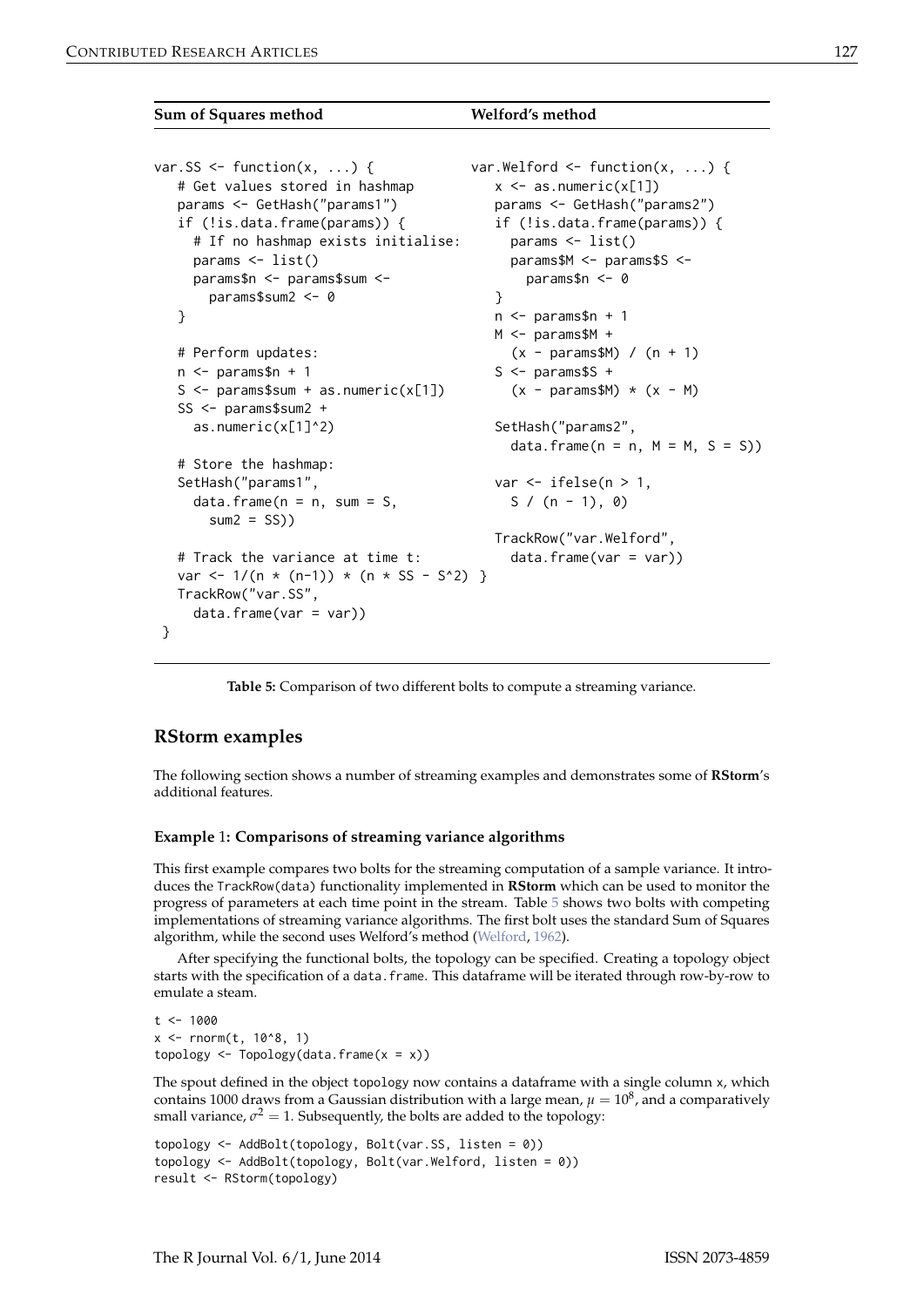<span id="page-5-2"></span><span id="page-5-0"></span>

<span id="page-5-1"></span>**Figure 2:** Comparison of two streaming variance algorithms. The sums of squares method (black) is numerically unstable when  $\mu \gg \sigma^2$ .



**Figure 3:** The DoNB SGD topology.

The TrackRow() function called within both functional bolts allows for inspection of the two variances at each point in time: using TrackRow() the values are stored for each time point. Using (e.g.,) GetTrack("var.SS", result) on the result object after running the topology allows for the creation of Figure [2.](#page-5-0)

#### **Example** 2**: Online gradient descent**

This example provides an implementation in **RStorm** of an logistic regression using stochastic gradient descent (SGD; e.g., [Zinkevich et al.,](#page-9-1) [2010\)](#page-9-1), together with a Double or Nothing (DoNB; [Owen and](#page-8-8) [Eckles,](#page-8-8) [2012\)](#page-8-8) bootstrap to estimate the uncertainty of the parameters. The functional bolt first performs the sampling needed for the DoNB bootstrap and subsequently computes the update of the feature vector  $\vec{w}_t$ :

```
StochasticGradientDescent <- function(tuple, learn = .5, boltID, ...) {
 if (rbinom(1, 1, .5) == 1) { # Only add the observation half of the times
    # get the set up weights for this bolt
    weights <- GetHash(paste("Weights_", boltID, sep = ""))
    if (!is.data.frame(weights)) {
     weights \leq data.frame(beta = c(-1, 2))
    }
   w <- weights$beta # get weights-vector w
    y \le - as.double(tuple[1]) # get scalar y
    X <- as.double(tuple[2:3]) # get feature-vector X
    grad <- (1 / (1 + \exp(-t(w) % x * x)) - as.double(tuple[1])) * XSetHash(paste("Weights_", boltID, sep = ""),
            data.frame(beta = w - learn * grad)) # save weights
 } # otherwise ignore
}
```
The dataset for this example contains 1000 dichotomous outcomes using only a single predictor:

```
n < - 1000X \leq -\text{matrix}(c(\text{rep}(1, n), \text{norm}(n, 0, 1)), \text{ncol} = 2)beta <-c(1, 2)y <- rbinom(n, 1, plogis(X %*% beta))
```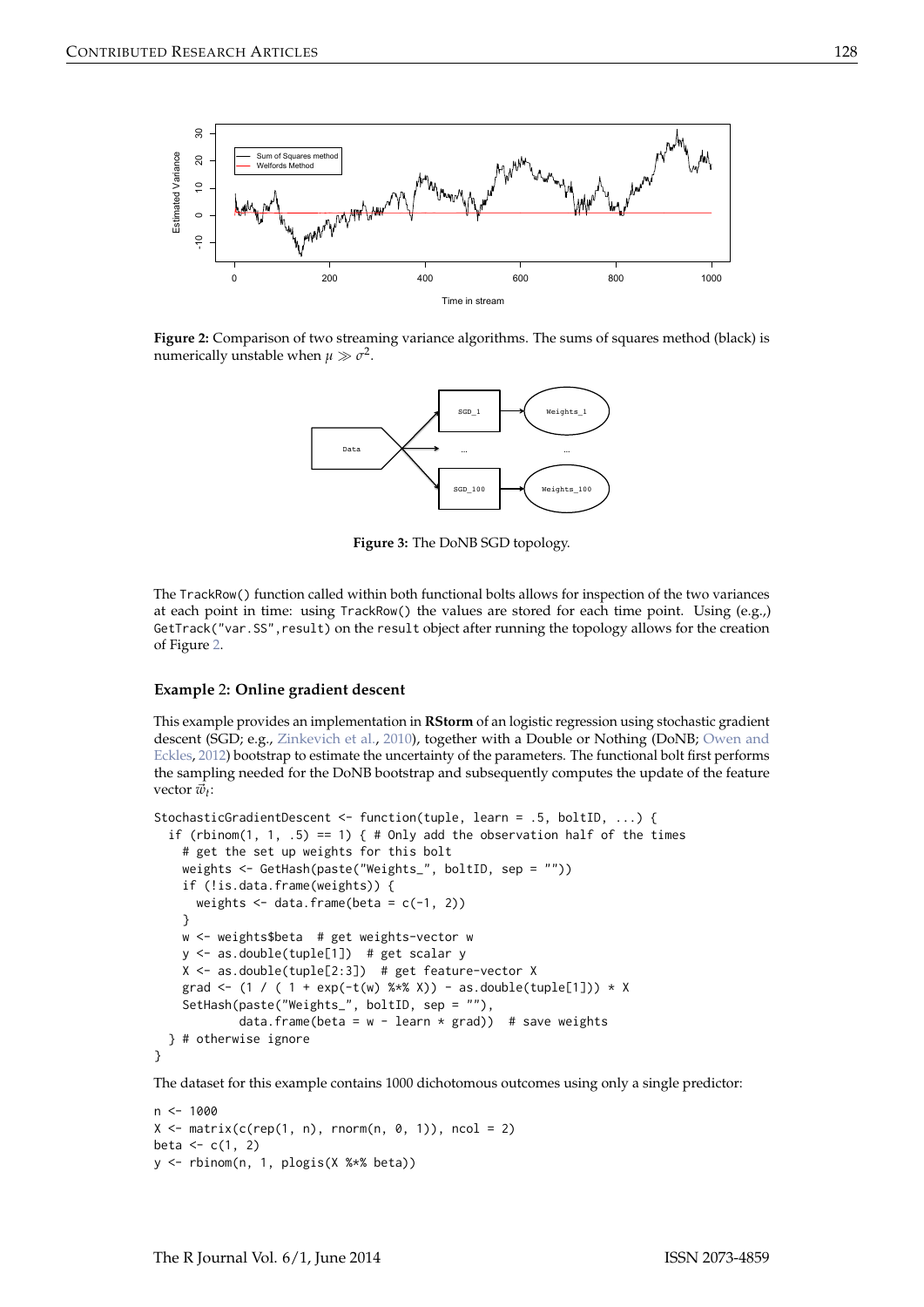<span id="page-6-0"></span>The DoNB is implemented by specifying *within* the functional bolt whether or not a datapoint in the stream should contribute to the update of the weights. Using the boltID parameter the same functional bolt can be used multiple times in the stream, each with its own local store. The topology is specified as follows:

```
topology <- Topology(data.frame(data), .verbose = FALSE)
for (i in 1:100) {
  topology <- AddBolt(topology, Bolt(StochasticGradientDescent,
                      listen = 0, boltID = i), .verbose = FALSE)
}
```

```
This topology is represented graphically in Figure 3. After running the topology, the GetHashList()
function can be used to retrieve all of the objects saved using SetHash() at once. This object is a list
containing all the dataframes that are stored during the stream. It can be used derive the estimates of
β and the 95% confidence interval: β0 = 1.33 [.50, 2.08] and β1 = 2.02 [1.34, 2.76] which are close to the
estimates obtained using glm: \vec{\beta} = \{1.25, 2.04\}.
```
#### **Example** 3**: The** *k***-arm bandit**

The last example presents a situation in which streaming data naturally arises: bandit problems (e.g., [Whittle,](#page-9-2) [1980\)](#page-9-2). In the canonical bandit problem, the *two-armed Bernoulli bandit* problem, the data stream consists of rewards  $r_1, \ldots, r_t$  which are observed after playing arm  $a \in \{1, 2\}$  at time  $t'$ . The goal is to find a policy to decide between the two arms at  $t = t'$  such that the cumulative reward  $\mathcal{R} = \sum_{i=1}^{t} r_i$  is as large as possible.

**RStorm** can be used to compare competing solutions to the *k*-armed Bernoulli bandit problem. The data is composed of the reward  $r$  at time  $t$  for each of the actions  $a_1, \ldots a_k$ . The function below creates such a dataframe for usage in multiple simulation runs of different policies:

```
createCounterFactuals <- function(k = 2, t = 100, p.max = .5, epsilon = .1) {
 p \leftarrow c(p.max, rep(p.max - epsilon, k - 1))obs \le data.frame(matrix(rbinom(t * k, 1, p), ncol = k, byrow = TRUE))
}
```
This function creates a dataframe with *k* arms, where arm 1 has an expected payoff of p.max, and the other *k* − 1 arms have an expected payoff of p.max-epsilon. Here we compare playing the best action (optimal play – typically unknown) to a policy called Thompson sampling [\(Thompson,](#page-8-9) [1933;](#page-8-9) [Scott,](#page-8-10) [2010\)](#page-8-10). Each datapoint *zt* emitted by the spout is a vector with the possible outcome of playing arm 1, . . . , *k* at time *t*.

For optimal play, the first bolt emits the reward observed by playing arm 1, and the second bolt uses a hashmap to compute the cumulative reward  $\mathcal{R}_{max}$ . The implementation of Thompson sampling, or Randomized Probability Matching (RPM, see [Scott,](#page-8-10) [2010\)](#page-8-10) uses three bolts: the first bolt (selectRPM) determines which arm to play given a set of estimates of the success for each arm and emits the observed reward. The second bolt (updateRPM) updates the estimated success of the arm that was played (using a simple beta-Bernoulli model), and the last bolt (countRPM) computes the cumulative reward  $\mathcal{R}_{\text{rpm}}$ . Both of the implementations are presented in Table [6.](#page-7-0)

The topology is graphically presented in Figure [4.](#page-8-11) The topology is initially specified using an empty dataset to enable the setup of multiple simulations:

```
topology <- Topology(data.frame())
topology <- AddBolt(topology, Bolt(selectMax, listen = 0))
topology <- AddBolt(topology, Bolt(countMax, listen = 1))
topology <- AddBolt(topology, Bolt(selectRPM, listen = 0))
topology <- AddBolt(topology, Bolt(updateRPM, listen = 3))
topology <- AddBolt(topology, Bolt(countRPM, listen = 3))
```
After specifying the bolts, the ChangeSpout() function is used to run the same topology with a different datasource. At each simulation run the spout is changed, and the regret,  $\mathcal{R}_{max} - \mathcal{R}_{rpm}$ , stored:

```
sims <-100regret <- rep(NA, sims)
for (i in 1:sims) {
 obs <- createCounterFactuals(k = 5, t = 10000, p.max = .5)
 topology <- ChangeSpout(topology, obs)
 result <- RStorm(topology)
 regret[i] <- GetHash("maxSum", result)$sum - GetHash("rpmSum", result)$sum
}
```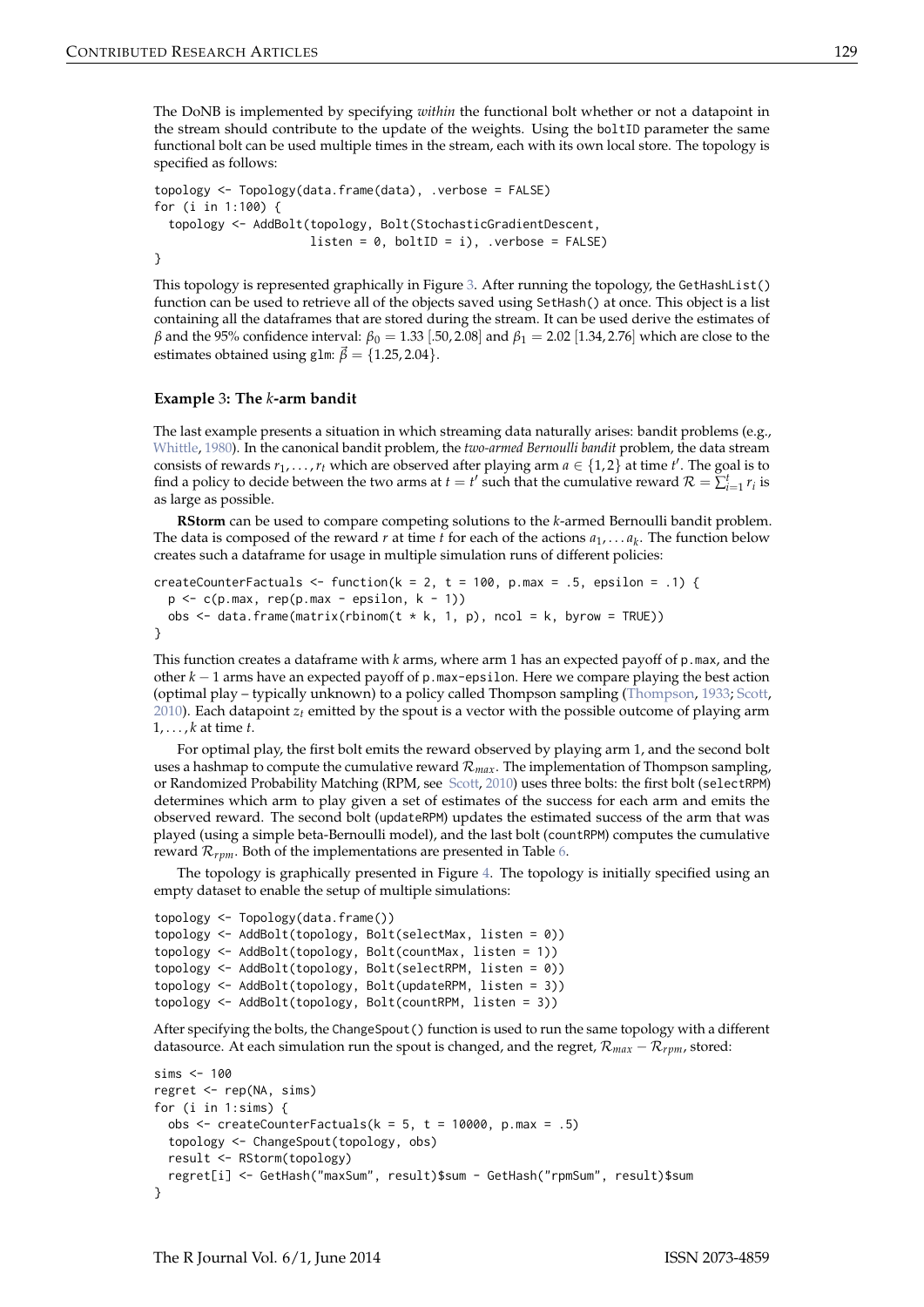```
Play optimal Play Thompson
```

```
# bolt which always selects arm 1:
selectMax \leq function(x, k.best = 1,
                       ...) {
 # Always select the first arm
 # and emit:
 tuple <-
    Tuple(data.frame(
     best = x[, k.best])Emit(tuple, ...)
}
# bolt which counts the rewards:
countMax \leq function(x, ...){
 maxSum <- GetHash("maxSum")
 if (!is.data.frame(maxSum)) {
   maxSum <- data.frame(sum = 0)
 }
 sum <- maxSum$sum + x$best
 SetHash("maxSum",
    data.frame(sum = sum))
}
                                         # bolt to select the action
                                         selectRPM \leq function(x, ...) {
                                           arms \leq length(x)rpmCoefs <- GetHash("coefs")
                                           # if no estimates set beta priors:
                                           if (!is.data.frame(rpmCoefs)) {
                                             rpmCoefs <- data.frame(
                                               arm = 1:arms,a = rep(1, arr),
                                               b = rep(1, arms)SetHash("coefs", rpmCoefs)
                                           }
                                           # Get a random draw:
                                           draw <- daply(rpmCoefs, .(arm),
                                             . fun = function(x)return(rbeta(1, x$a, x$b)))
                                           # Determine which arm to play:
                                           rpm <- which.max(as.vector(draw))
                                           tuple <- Tuple(data.frame(
                                             arm = rpm, rpm = x[, rpm])
                                           Emit(tuple, ...)
                                         }
                                         # bolt to update the estimates
                                         updateRPM \leq function(x, ...) {
                                           rpmCoefs <- GetHash("coefs")
                                           # update posteriors:
                                           rpmCoefs[x$arm, ]$a <-
                                             rpmCoefs[x$arm, ]$a + x$rpm
                                           rpmCoefs[x$arm, ]$b <-
                                             rpmCoefs[x$arm, ]\$b + (1 - x$rpm)SetHash("coefs", rpmCoefs)
                                         }
                                         # bolt to count the reward
                                         countRPM \leq function(x, ...) {
                                           # See "countMax()" for
                                           # implementation.
```
# Values stored in hashmap "rpmSum" }

**Table 6:** Comparison of optimal play and Thompson sampling for the k-armed Bernoulli bandit problem.

After running 100 simulation runs with p.max = .5 for  $T = 10.000$  the average regret of Thompson sampling is 74.3, with an empirical 95% confidence interval of [43.9, 104.5].

# **Conclusions and limitations**

Datasets in all areas of science are growing increasingly large, and they are often collected continuously. There is a need for novel analysis methods which synchronize current methodological advances with the emerging opportunities of streaming data. Streaming algorithms provide opportunities to deal with extremely large and ever growing data sets in (near) real time. However, the development of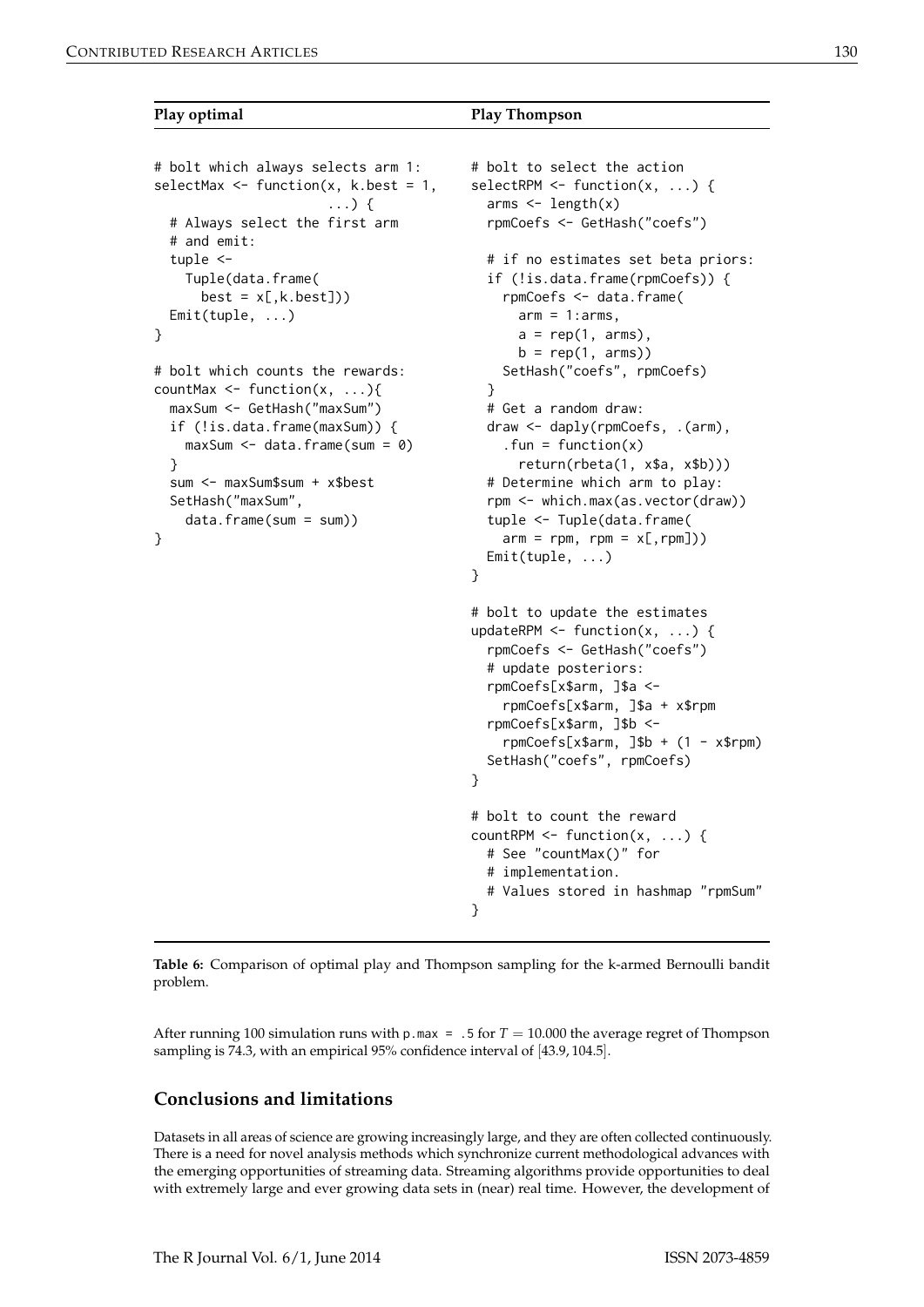<span id="page-8-11"></span>

**Figure 4:** The *k*-armed bandit topology.

streaming algorithms for complex models is often cumbersome: the software packages that facilitate streaming processing in production environments do not provide statisticians with the simulation, estimation, and plotting tools they are used to. **RStorm** implements a streaming architecture modeled on Storm for easy development and testing of streaming algorithms in R.

In the future we intend to further develop the **RStorm** package to include a) default implementations of often occurring bolts (such as streaming means and variances of variables), and b) the ability to use, one-to-one, the bolts developed in **RStorm** in Storm. Storm provides the ability to write bolts in languages other than Java (for example Python, as demonstrated in the word count example). We hope to further develop **RStorm** such that true data streams in Storm can use functional bolts developed in R. **RStorm** is not designed as a scalable tool for production processing of data streams, and we do not believe that this is R's core strength. However, by providing the ability to test and develop functional bolts in R, and use these bolts directly in production streaming processing applications, **RStorm** aims to support users of R to quickly implement scalable and fault tolerant streaming applications.

# **Bibliography**

- <span id="page-8-6"></span>C. Anagnostopoulos, D. K. Tasoulis, N. M. Adams, N. G. Pavlidis, and D. J. Hand. Online linear and quadratic discriminant analysis with adaptive forgetting for streaming classification. *Statistical Analysis and Data Mining*, 5(2):139–166, 2012. [[p123\]](#page-0-0)
- <span id="page-8-5"></span>B. Babcock, S. Babu, M. Datar, R. Motwani, and J. Widom. Models and issues in data stream systems. In *Proceedings of the Twenty-First ACM SIGMOD-SIGACT-SIGART Symposium on Principles of Database Systems – PODS'02*, pages 1–16, New York, USA, 2002. ACM Press. [[p123\]](#page-0-0)
- <span id="page-8-2"></span>L. Bottou. Online algorithms and stochastic approximations. In D. Saad, editor, *Online Learning and Neural Networks*. Cambridge University Press, Cambridge, UK, 1998. [[p123\]](#page-0-0)
- <span id="page-8-0"></span>C.-T. Chu, S. K. Kim, Y.-A. Lin, Y. Yu, G. Bradski, A. Y. Ng, and K. Olukotun. Map-reduce for machine learning on multicore. *Advances in Neural Information Processing Systems*, 19(23):281–288, 2007. [[p123\]](#page-0-0)
- <span id="page-8-3"></span>K. Gopalakrishna, F. Junqueira, M. Morel, L. Neumeyer, B. Robbins, and D. G. Ferro. S4, 2013. URL <http://incubator.apache.org/s4/team/>. [[p123\]](#page-0-0)
- <span id="page-8-7"></span>M. Hahsler, M. Bolanos, and J. Forrest. *stream: Infrastructure for Data Stream Mining*, 2014. URL <http://CRAN.R-project.org/package=stream>. R package version 1.0-0. [[p123\]](#page-0-0)
- <span id="page-8-1"></span>S. Michalak, A. DuBois, D. DuBois, S. V. Wiel, and J. Hogden. Developing systems for real-time streaming analysis. *Journal of Computational and Graphical Statistics*, 21(3):561–580, 2012. [[p123\]](#page-0-0)
- <span id="page-8-8"></span>A. B. Owen and D. Eckles. Bootstrapping data arrays of arbitrary order. *The Annals of Applied Statistics*, 6(3):895–927, 2012. [[p128\]](#page-5-2)
- <span id="page-8-10"></span>S. L. Scott. A modern Bayesian look at the multi-armed bandit. *Applied Stochastic Models in Business and Industry*, 26(6):639–658, 2010. [[p129\]](#page-6-0)
- <span id="page-8-4"></span>Storm User Group. Storm. Distributed and fault-tolerant realtime ccomputations, 2013. URL [http:](http://storm-project.net) [//storm-project.net](http://storm-project.net). [[p123\]](#page-0-0)
- <span id="page-8-9"></span>W. R. Thompson. On the likelihood that one unknown probability exceeds another in view of the evidence of two samples. *Biometrika*, 25(3–4):285–294, 1933. [[p129\]](#page-6-0)